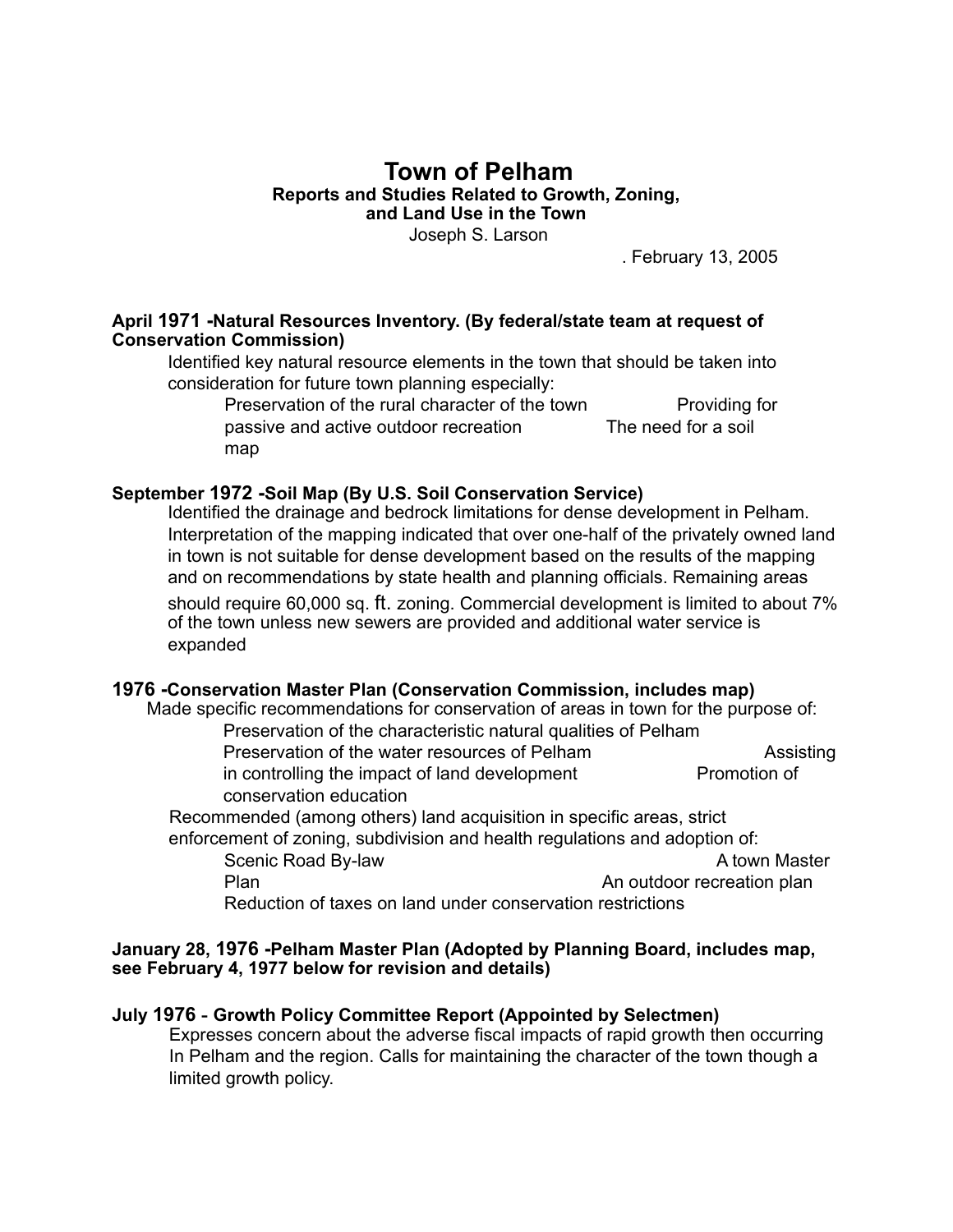**February 4, 1977 -Pelham Master Plan Revised (by Planning Board)** Includes areas recommended for zoning as residential, cluster development, historical, business, civic, recreation/park, greenbelt/wetland.

#### **1985 -Conservation and Recreation Master Plan (Conservation and Recreation Commissions, includes 2 maps)** The state of the latentified in the latentified of the state of the state of the state of the state of the state of the state of the state of the state of the state of the state o

conservation and recreation goals of the town. Discussed current needs, including a town center, areas for specific types of outdoor recreation, protected viewpoints, and a wetland protection by-law. Recommended that the town use Chapter 61 forest taxation, and Chapter 61 B recreational assessment programs, land acquisition, conservation restrictions, and leases. Also recommended that purchases of land by other governmental and non-governmental parties in certain instances.

| 1986 -Planning Board Growth Study Report                  | Recommended:                                                                |
|-----------------------------------------------------------|-----------------------------------------------------------------------------|
| Adopting 2 acre lot zoning and 200' frontage              | Establishing                                                                |
| a land bank                                               | Imposition of land bank and                                                 |
| impact fees                                               | Commercial zoning                                                           |
| Create a Master Plan to identify areas of the town where: |                                                                             |
| Growth could be encouraged                                | Cluster zoning                                                              |
| is feasible                                               | Large lot (5-10 acres) zoning                                               |
|                                                           | is needed to protect against ground water contamination Businesses could be |
| accommodated                                              |                                                                             |

**1986 Annual Town Report** -Progress Report of the Long-Range Planning Committee, pages 33-35.

### **Spring 1987 -Preliminary Strategic Master Plan for Pelham (Mullin Report)**

Recommended changing from a single zoning district to three districts:

1. Residential R1 -The part of Pelham most densely developed. Restrict increased development by changing zoning by-laws.

2. Residential R2 -The remainder of the town. Change zoning requirements to 250' frontage, 125' setback, 2.5 acre lots. Preserve all trees within 75' of roadways except where driveways are needed.

3. Commercial District -Along Route 202. Encourage temporary lodging, restaurants (non drive-in, take-out), professional and administrative offices.

**July 1987 -Long Range Planning Committee Report (with assistance from PVPC)** Called for formation of town committees to deal with a series of financial, growth, zoning and land use issues. Recommended obtaining a strategic planning grant through PVPC.

**1987 Annual Town Report Long Range Planning Committee Report to the Selectmen,** pages W10 -W12.

### **January 1988 -Proposed Town Growth Policy Statements**

Recommended (among others) providing for: Medium income housing and the contract of the Cluster zoning Large lots where environmental constraints exist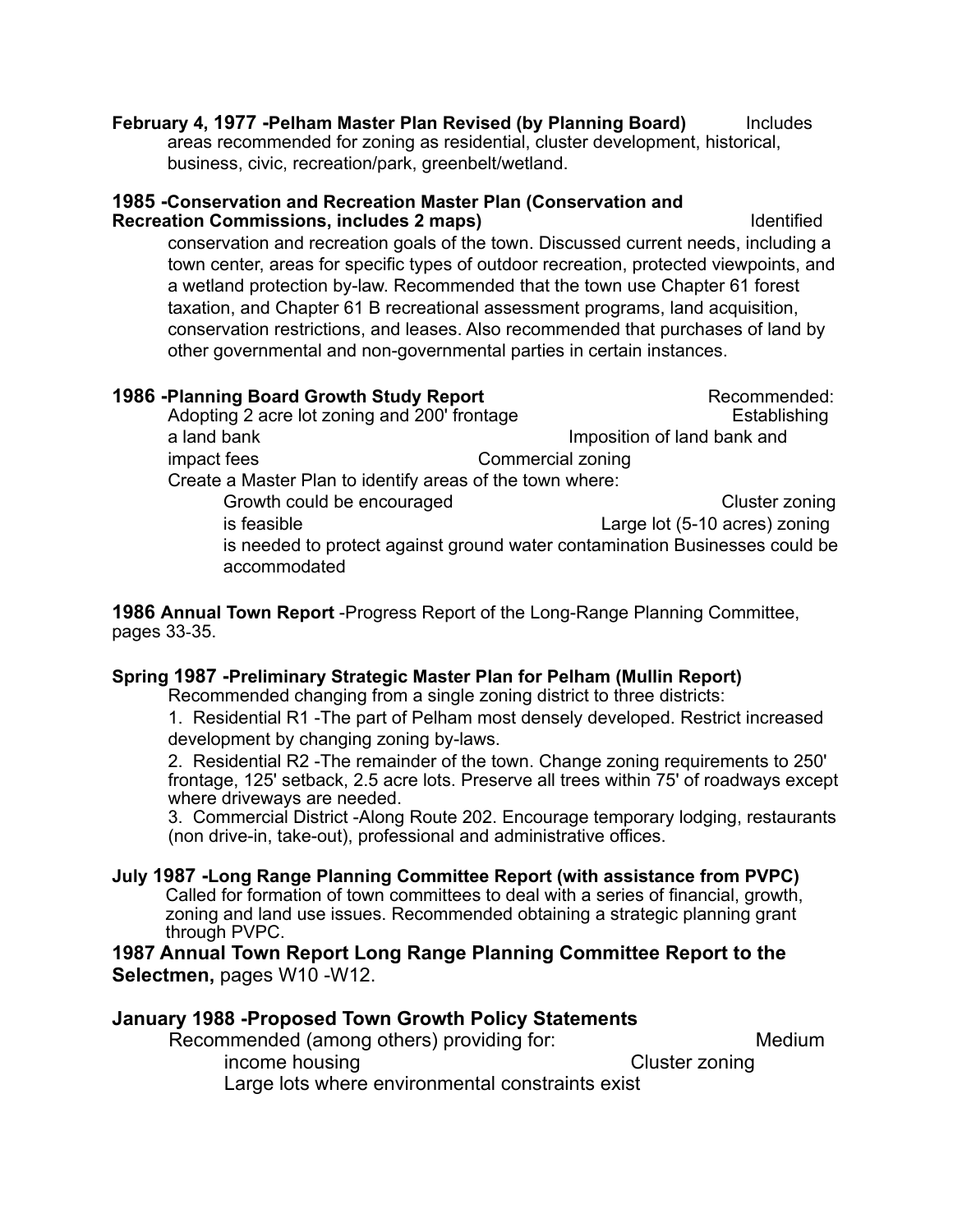Preservation of the character of the town Establishment of a town center

### **June 1988 Growth Management Plan for Pelham (Under grant through PVPC)**  Zoning recommendations: 2 acre

zoning is necessary to protect water supplies and the town's environment Accessory apartments should be allowed to provide more affordable housing Allow erection of low-cost manufactured housing" but keep restrictions that prevent trailers

# **1988 Annual Town Report –** Growth Management Committee Report, Page 10

## **2003 Inventory of Properties with Multiple Dwelling Units in Pelham (Zoning Board)**

Identified, from Pelham Street List, ZBA permit records, and Pelham Assessors records, 54 properties.

# **2009 "Bringing Focus to the Community – A Comprehensive Plan for the Town of Pelham" (UMass Dept. Landscape Architecture and Regional Planning)**

Recommended:

 Create a Village Center at junction of N and S Valley and Amherst Roads Adopt a more flexible home occupation zoning by-law

Establish commercial zoning on selected parcels

Promote local markets and fairs

 Promote limited tourism through tours of historic areas and cemeteries Maintain single-family character of the town while promoting increased variety of housing types and prices

Carefully consider development proposals in keeping with rural character of the town

Investigate potential for a retirement community cluster

Create a current land use map that is available for the public

Revise zoning to create categories for open space, recreation, and conservation

Study the long-term impacts of growth

Map existing open space and natural resources

Create an open space committee that would identify and prioritize lands for acquisition, expand wildlife habitat, connect with regional greenways Expand and diversify current recreation opportunities

Created after-school recreational opportunities

Provide space for community events and unstructured group and individual activities

Create an inventory of Pelham's cultural and historic resources

Consider using historic structures for adaptive re-use